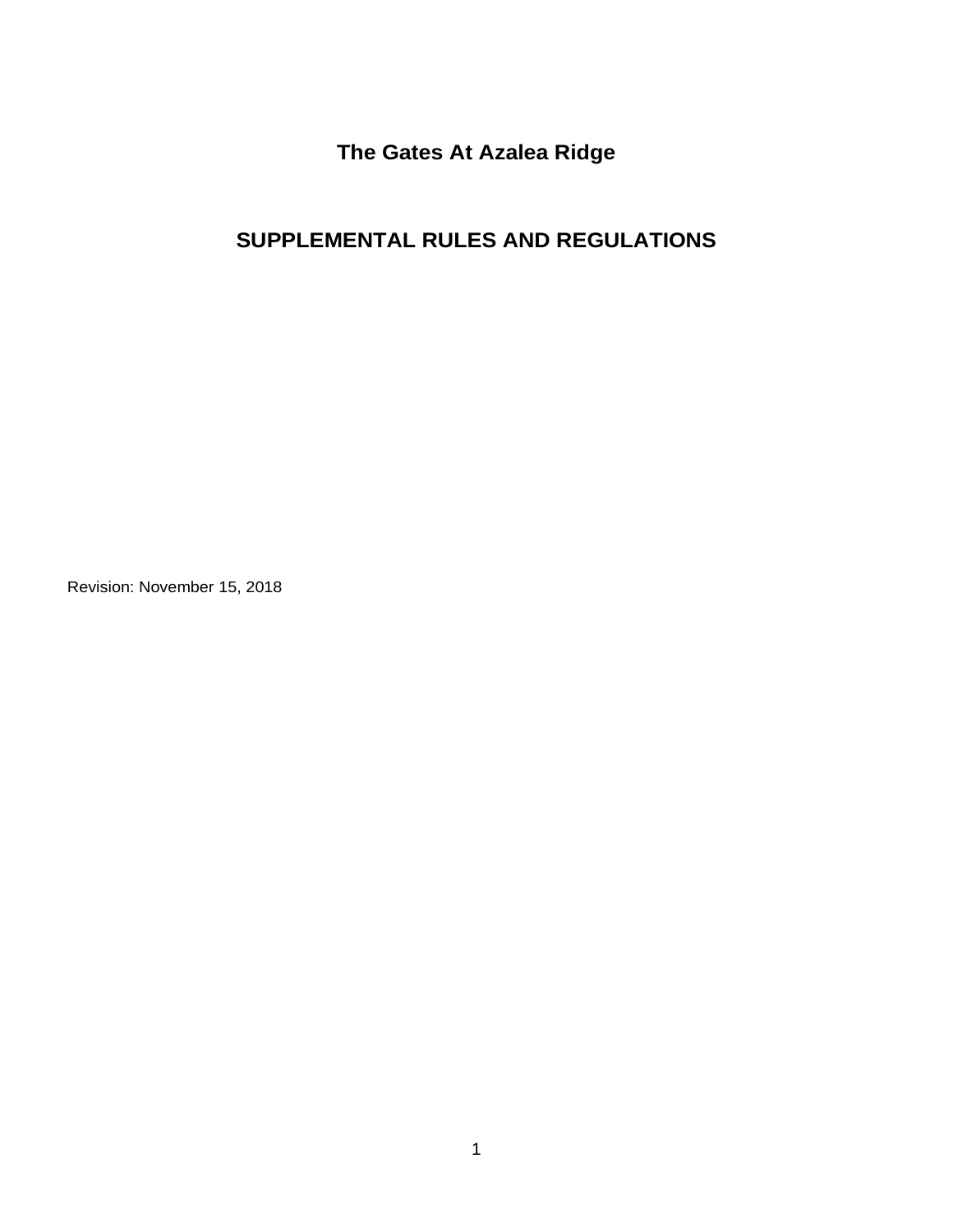#### **SUPPLEMENTAL RULES AND REGULATIONS**

#### **GENERAL STATEMENTS**

- A. All homes must meet a standard that is acceptable in light of the overall Community plan. If a homeowner wishes to change the exterior appearance of the structure or its landscaping in any fashion, approval must be obtained in advance from the Modifications Committee. At no time may a change infringe upon the established easement lines. Failure to follow this policy could result in the infringement being removed at the homeowner's expense. Modification Request forms are available at the **thegatesatazalearidge.com**
- B. All property shall be maintained in accordance with the provisions contained in the *CCR* and the *Supplemental Declaration* for the neighborhood.
- C. Nothing shall be done or maintained on any lot that is a nuisance. This shall include but not be limited to, loud TV or sound systems and barking dogs. Loud parties, vulgar language and any activity that interferes with TV or cable reception would also be included.
- D. Rentals –Maximum of 3 homes
	- **1.** The homeowner may lease the property, provided that the lease terms conform to the requirements of the Declaration. The minimum lease term will be one year. The lease form must state that the tenant is obligated to comply with the Declaration and any Rules and Regulations adopted for The Gates at Azalea Ridge. A copy of each lease must be registered with the HOA and the leasing form can be located on the HOA's website.
	- **2.** Effective January 2019, all homeowners who are currently leasing their homes will be assessed an annual lease administration fee of \$1,300.00 per leased home (pro-rated for those who had an existing lease at the time the enclosed Resolution was passed). The fee and the pro-rated amount thereof constitutes a specific assessment pursuant to Article III, Section 8.2 of The Gates at Azalea Ridge Homeowners Association.
	- **3.** Other than an approved lessee, no person other than the owner(s) shall occupy any lot on a regular basis. For the purpose of this manual a family shall consist of a spouse, children, parents, brothers, sisters, grandchildren and other persons permanently cohabiting the unit as or together with the Owner or permitted occupant thereof, and shall refer to any group of individuals occupying the home as one household unit subject to the occupancy limitations described above. To determine the maximum number of people who may occupy the unit at any one time, (excluding temporary occupancy by guests), simply add the number of bedrooms, multiply by 2 and add 1 to the total. A space designed as a den may have only 1 occupant. A guest shall include a person who has a principal residence other than the unit. A person occupying a unit for more than 1 month (other than a family member as defined above) shall be deemed a lessee, (regardless of whether a lease exists or rent is paid).
	- **4.** If a tenancy has gone onto a month-to-month basis, tenant information must be updated with the HOA every six months.
	- **5.** If the homeowner does not comply with the requirements outlined in this Resolution, or is in violation of the requirements outlined in the governing documents regarding leasing or any other violations, then the Association may, in addition to any other rights available under Georgia law, the Declaration and the Association by laws, levy monthly fines of Thirty-Five and NO/100 (\$35.00) until such violation is cured.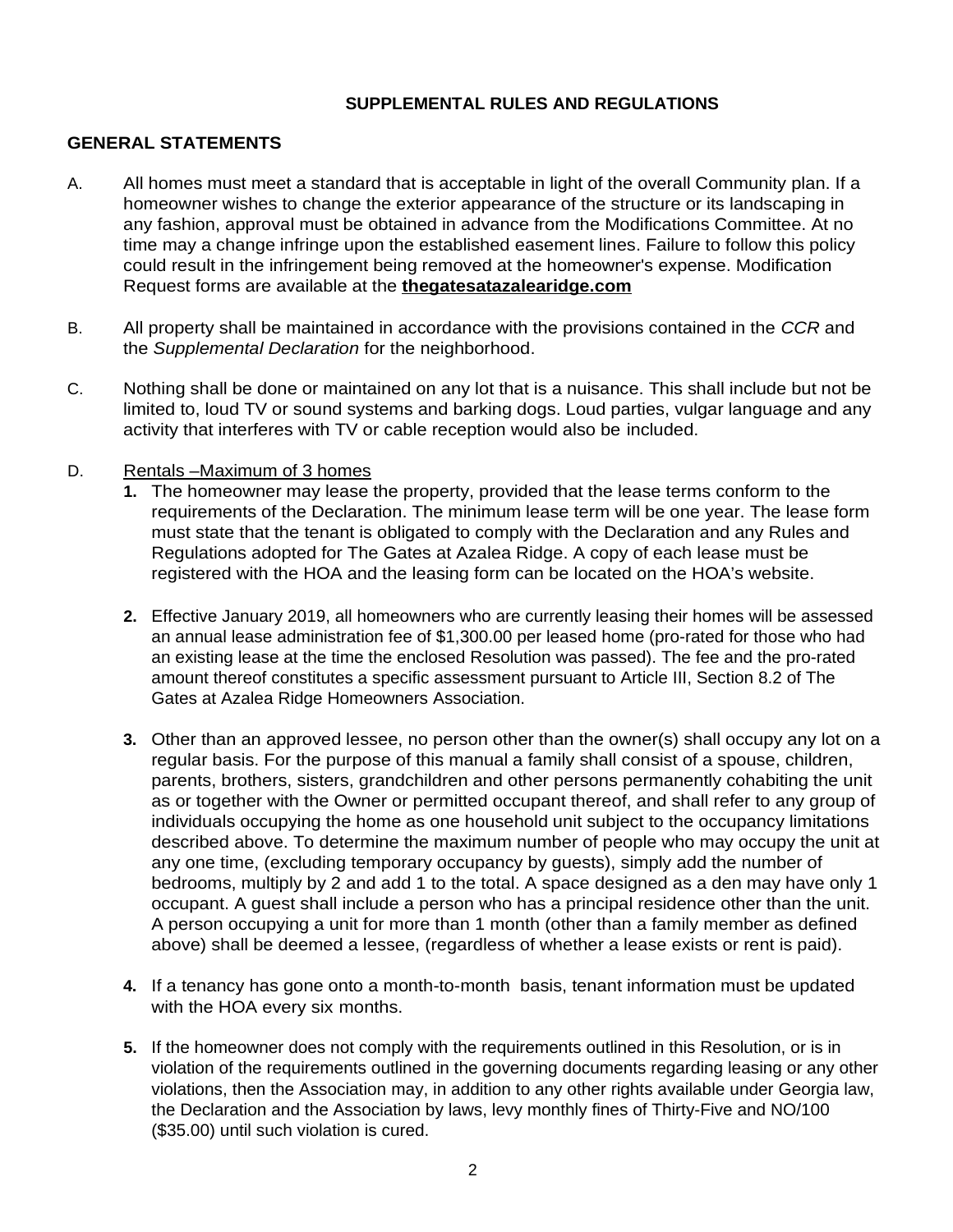- **F. Business on premises** While a member of the family may conduct business from the home, at no time shall such activities provide services or manufacture goods for sale on the premises. The business may not cause an increase in foot or vehicle traffic of any sort except for deliveries such as Federal Express or UPS. There shall be no signs erected on the property to advertise business activities within the home.
- **G.** A resident shall not create any obstruction to visibility at the street or common area intersections. The HOA shall not be liable for damages, injuries or deaths in any manner to any person or entity arising from violations of this section. This includes owners and their guests (CCR Article VII, Safety and Security, section 7.5).
- **H.** When enhancing or making changes to the landscape, neighbor friendly planting is encouraged. Species, quantity, character and design should be carefully considered when planning the appearance of a lot. Front yard plant selections should be ornamental in design and quality. All changes must be consistent with the character of **The Gates at Azalea Ridge**. Landscaping in the rear yard can reflect personal taste by providing for special gardens and natural landscape arrangements. Side yard plantings should be neighbor friendly. Natural planting layouts are encouraged. (CCR Article IV, Architectural Standards).
- **I.** Failure to follow any of the policies or restrictions set forth in this CCRs may subject the homeowner to possible fines and or the expense of returning unauthorized modifications to the original state. Subject to levy monthly fines of Thirty-Five and NO/100 (\$35.00) until such violation is cured.
- **J. Assessments**. All Association Assessments are due on the first day of each calendar year except assessments for maintenance-free neighborhoods, which are due on the first day of each calendar quarter. (See CCR, Article III, section 8.3, Payment of Assessments). The Association will levy monthly fines of Thirty-Five and NO/100 (\$35.00) until such violation is cured (See CCR Article III, section 8.5, Personal Obligation and Lien for Assessments; Delinquencies).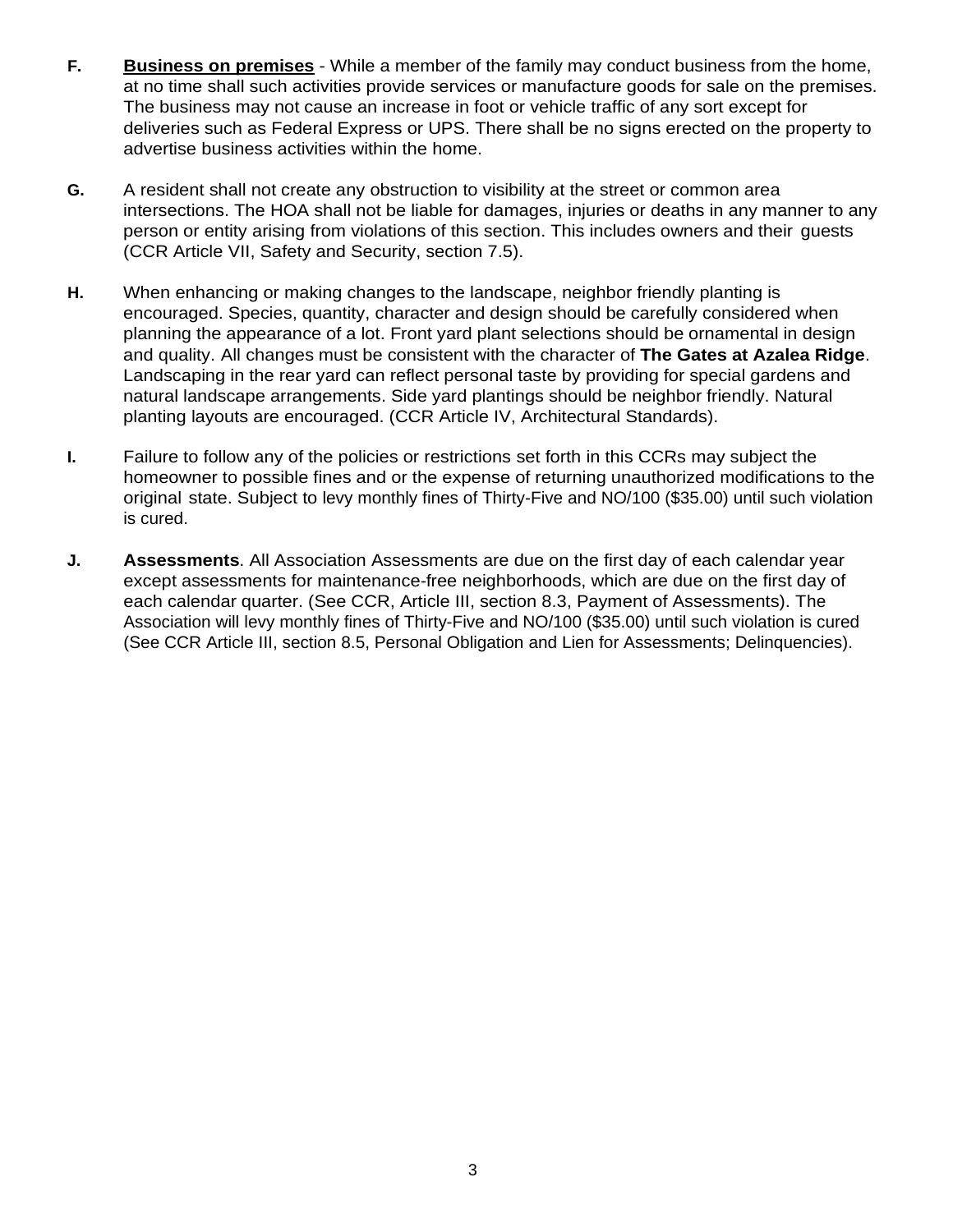### **RESTRICTIONS AND OPTIONS (Article IV, Architectural Standards)**

From time to time homeowners may wish to make changes that suit their current life style and creative needs. The HOA recognizes this need and wishes to accommodate these changes. However, it is important to remember that the changes may affect the character of our neighborhood. (CCR, Article IV, Architectural Standards, section 4.2).

It is for this reason that the HOA must approve changes. They are charged with the responsibility of maintaining the original design standards. The HOA meets quarterly. Please see the request form in the website **thegatesatazalearidge.com** or contact the HOA for forms and specific requirements if they are not covered in this Manual. Following is a summary discussion of various subjects commonly asked about by homeowners.

**Address treatments** - Numbers or letters must be not less than three inches nor more than five inches in height. The location must be near the front entry of the home or garage. No address treatments shall be attached to the yard light post.

**Awnings** - Require HOA Approval -Must match or contrast with the color of the house. Retractable awnings are not allowed except within a screened enclosure.

**Basketball Hoops** - Require HOA Approval - All basketball hoops will be permanent and affixed to a separate, free-standing post located on the home owners property, not attached to the Unit and not to be located on the road. All basketball hoops shall be maintained in working condition with no rust, missing nets or cracked or missing backboards.

#### **Birdhouse and bird feeders** - Homeowner option in backyard.

**Communication Devices** Satellite dishes one meter in diameter or less are permitted in accordance with the F.C.C. Telecommunications Act of 1996. Owners are encouraged to provide a site plan indicating the location of such devices.

 **Decorations** -Homeowner option - Decorations, lights, flags and other decorations customary for holidays and special events are welcome. They must be temporary in nature and can be regulated as to quantity and how long they may remain in place. Christmas decorations may be displayed from Thanksgiving Day to January 15th. All other holiday decorations may be displayed three weeks before the holiday and one week after the holiday.

#### **Decorative yard items**

- A. May be placed in the planting beds adjacent to the home. This is a Homeowner Option. They may not be more than ten feet from the front of the house.
- B. There should be no more than three such items in front of the house (without Modifications Committee approval) and the maximum height is thirty inches in earth tone colors, i.e. shades of brown, gray or white.
- C. Decorative fountains and birdbaths. Require HOA Approval. They will be considered on a case-by-case basis. A color picture of the fountain or birdbath must accompany the homeowner's request. They must supply information on the dimensions and material. A picture of the proposed location, which clearly shows the color of the house and the surrounding landscape, must also be submitted. If it is determined that the fountain or bird bath is in good taste and in keeping with the home and surrounding landscape, the (30) thirty inch height limit may be waived. Garden Globes are not permitted in the front of the home.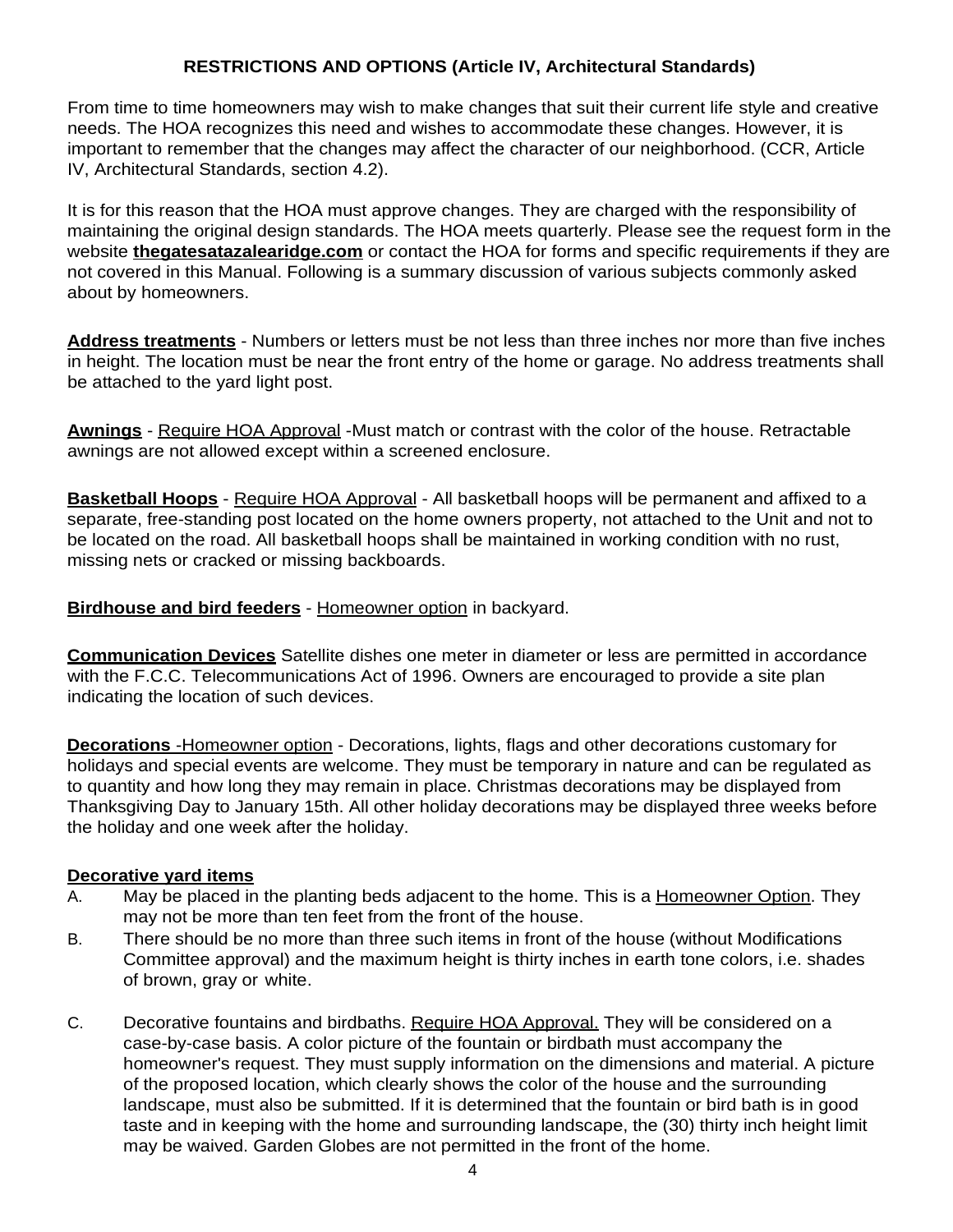D. Any wall ornaments outside the entry of the home and visible from the street require HOA approval.

### **Door and window treatments**

- A. Homeowner option Doors and windows may have protective film or tinting provided that it is non-reflective. Reflectiveness must not exceed 23%. If reflective film or tinting is installed homeowner may be required to remove it at their expense **HOA approval** is required for any reflective treatment.
- B. Homeowner option White window treatments must be in displaced. Non-traditional window treatments (for example, old sheets) may be used for a maximum of six weeks from the date the owner moves in. Owners may apply to the Modifications Committee for a one-time thirty-day extension. Windows on garage walls that face the street must have window treatments.
- C. Storm doors are not permitted.

### **Driveways and Walkways** -

- A. Driveways and walkways may be improved from the original design with **HOA approval.**
- B. Owners are required to keep their driveway and walkway relatively free of stains such as grease, oil and rust.

**Equipment/ Mechanical** - Walls or landscaping are required to screen above ground utility access equipment and mechanical equipment, such as pool pumps, heaters, water softeners, air conditioners, etc., from public and neighbor view. Refer to Design Criteria.

## **Fencing/Walls Require approval.**

- A. Invisible fencing may only be placed in the rear yard.
- B. Freestanding arbors, fences and trellises Refer to Design Criteria
- C. Fences are not permitted in Maintenance Free Neighborhoods.

### **Flags**

- A Homeowner option -Brackets may be attached to the house or garage to hold a pole for an American flag which is no larger than three feet by five feet.
- B. The American flag will be flown in accordance with Federal Statutes.

**Garage Doors** - Must be kept closed at all times except when in actual use and during reasonably limited periods when the garage is being cleaned or other activities are being conducted which reasonably require the door(s) to be left open. Each garage must be sufficiently free of storage that it can accommodate the parking of at least one car.

**Garage Sales** - All individual sales are prohibited except for private estate sales by appointment only unless it's a community event(s).

**Garbage and Trash Disposal Containers** - Must not be placed out for pick up sooner than twelve hours before scheduled collection. They must be removed within twelve hours after collection.

### **Generators, Emergency** - There are restrictions. **Require HOA approval.**

**Gutters** - May be added at any time as a Homeowner Option -. The color must match the approved fascia color or be white.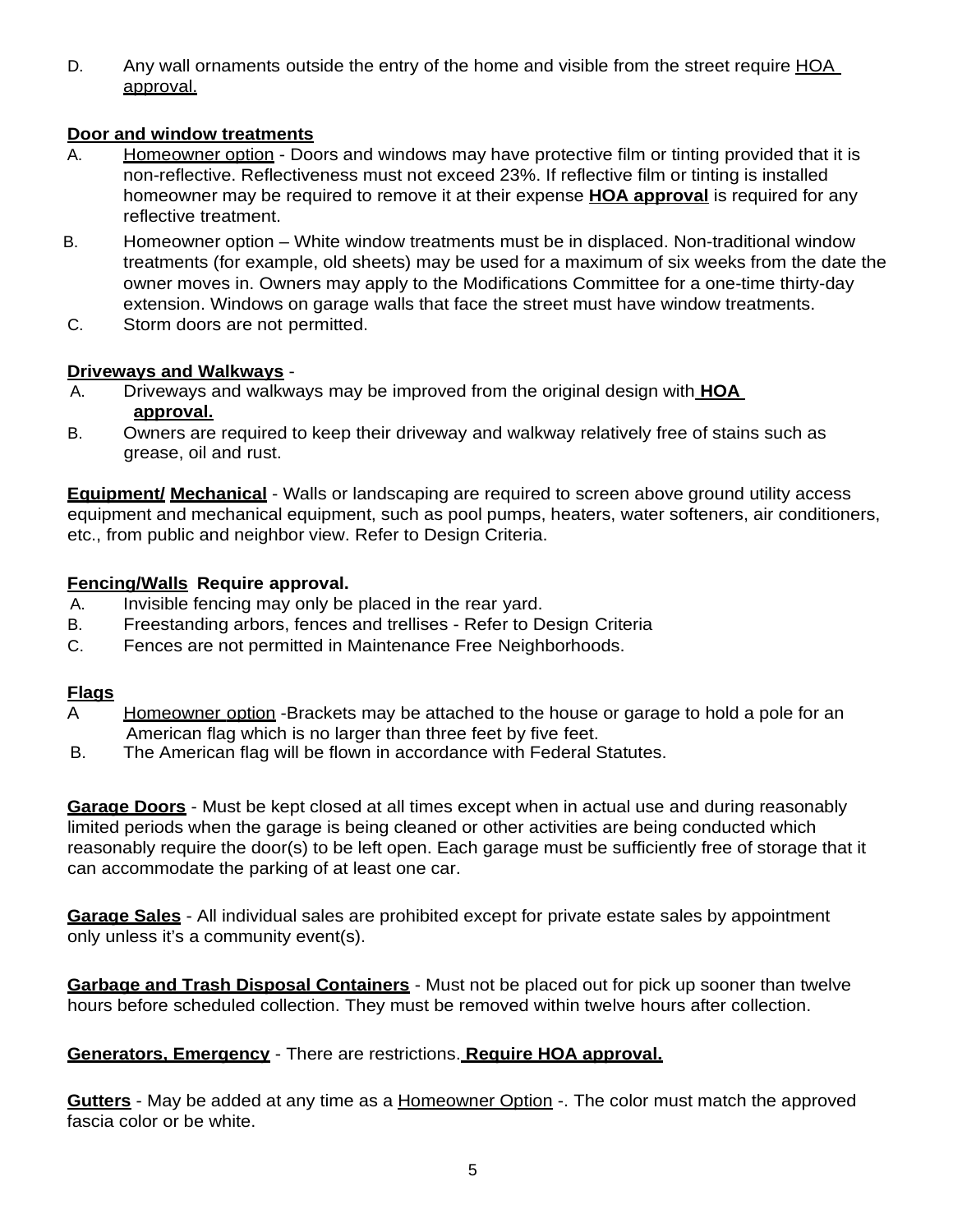**Irrigation** - Owners are responsible for providing proper irrigation. The irrigation system and its usage must be in compliance with existing Gwinnett County Water Management, If there is a time schedule for watering in our neighborhood, your irrigation timer must be set in compliance with the schedule. Over watering is a violation of Florida law as well as a violation of the Declaration.

**Landscape** - Owners of all properties are required to maintain their landscape in a manner that is in keeping with the standards of **The Gates of Azalea Ridge**. This maintenance requirement includes plantings, mowing of grass, edging, trimming and fertilizing on a regular basis. Weed control and insecticide applications must be done as needed. The size and shape of trees and shrubs must be maintained so as not to pose a safety hazard by restricting visibility or hanging over public sidewalks.

- A. Shrub and flowerbed edging must be properly installed and maintained.
- B. Changing plants in the original beds, if using plants from the approved planting palette is a Homeowner's option.
- C. Mowing Owners are responsible for mowing and maintenance of the property.
- D. Any plant material that dies shall be removed and replaced with plant material of the same variety and size within 60 days.

**Lighting (exterior)** - Additional low-voltage lighting may be added to highlight sidewalks and planting beds. This is a Homeowner Option. Any exterior light that is determined to be a nuisance to neighbors will be considered a violation. The owner will be required to adjust or remove the light.

**Moving PODS, Uhauls and Construction Dumpsters** - Temporary PODS or Uhauls may be parked in a driveway for one week to facilitate moving. Dumpsters may be parked in a driveway for two weeks to facilitate construction. If extenuating circumstances require a longer term, permission should be requested from the Management Office, which will evaluate requests on a case by case basis.

# **Painting (exterior of home)** -

- **A.** Same color Homeowner option
- **B.** Change to another Requires HOA Approval.

# **Parking-**

- A. Parking any vehicle on the street overnight is **Strictly Prohibited**. A violation occurs if the same vehicle is observed parked in the street 11:00 pm and the following morning at 7:00 am.
- B. There must be at least one space in the garage available at all times for parking a vehicle.
- C. No commercial or public service vehicle may be parked in a driveway overnight (11 p.m. 7 a.m.).
- D. The intent is to allow, with minimal restrictions, standard size vehicles the purpose and use of which is predominantly for personal transportation, and to restrict vehicles which by design, nature, use or appearance are clearly commercial or limited use recreational vehicles, the parking of which within the neighborhood would tend to degrade the appearance and values of the community.
- E. Parking a vehicle of any sort on dirt or grass areas, whether private property or common area  **is Strictly Prohibited**.
- F. Vehicles cannot be parked so that they obstruct public walkways.

**Patio and Patio Extensions** - **Require HOA Approval**. The metal for the screening must match the fascia of the home. Only single story screen enclosures are permitted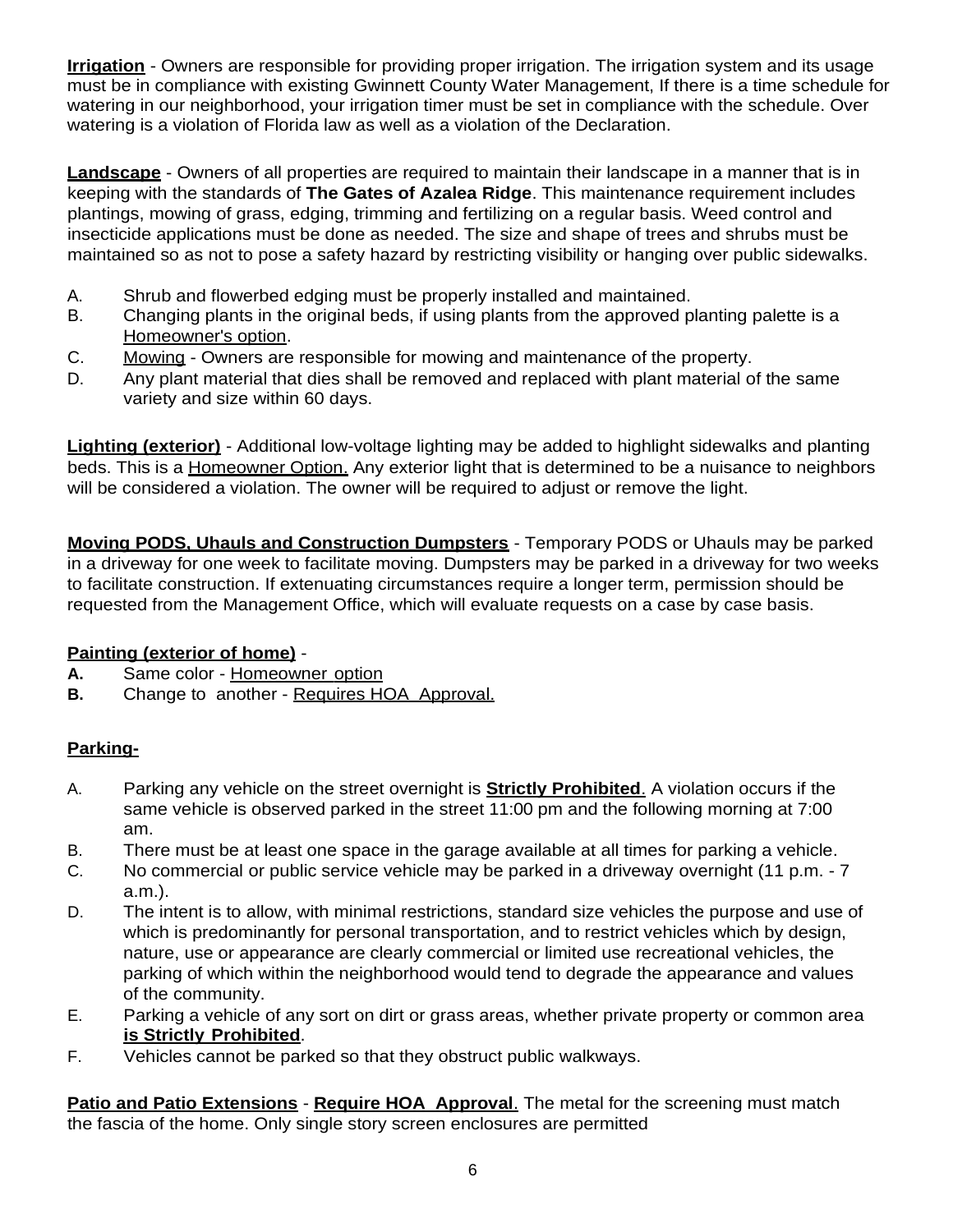# **Pets**

- A. Leash rule In accordance with Gwinnett County code and HOA regulations, cats and dogs outside of the home must be leashed unless they are confined in a fenced rear yard. Pets may not be leashed unattended except in a fenced rear yard.
- B. Fish and household birds may be kept, provided that they are indoors and do not become a nuisance to neighbors.
- C. Pet excretions Owners are responsible for the immediate clean-up of pet solid waste.
- D. The keeping of livestock including pot bellied pigs, reptiles, wildlife or poultry for any purpose is Strictly Prohibited.
- E. Dogs must not bark excessively and annoy neighbors.

**Pools (swimming), Spas, Hot Tubs** - The setback lines are the maximum boundaries of such attachments. Screening metal supports must be white or bronze and can only be single story. **All pools MUST be in-ground and Require HOA Approval**.**.** Pools, Spas and Hot Tubs may not be visible from the front street and must either be fenced or within a screened cage. *(It is suggested that child safety fencing also be used).* Privacy screening for spas and hot tubs must be mounted within the screened enclosure. It must be painted white or tinted to match the metal of the cage. All electrical utilities, pumps and piping must be screened from view.

### **Porch, (front)**

- A. Homeowner Option May contain furniture designed for outdoor use. Flowerpots intended for outdoor use are also permitted.
- B. Screening front porch Strictly Prohibited

**Rentals** - There are several very specific requirements that must be met prior to leasing your property. They relate to lease agreements and registration with HOA (See "General Statement D" for Rental requirements).

# **Sheds, (Storage) Auxiliary buildings - Require HOA Approval.**

### **Shutters** - Require Modifications Committee Approval

A. Decorative shutters must match or contrast with the color of the house.

**Sidewalks** - (public) - Changing material or color is **strictly prohibited** unless a continuation of the driveway. HOA is responsible for repairs to all sidewalks. HOA responsible for cleaning all common area sidewalks. Owner responsible for cleaning sidewalks in front of the home.

### **Signs** - All signs are **strictly prohibited**.

**Solar Panels** - **strictly prohibited**

### **Spas and Hot Tubs** - See "Pools"

**Swing Sets and Children's Playground Equipment** - Play equipment and playhouses must be installed, setup, and stored in backyard at all times.

**Tents** - Tents for celebrations or for children's overnight activities may stay up for a twenty four-hour period